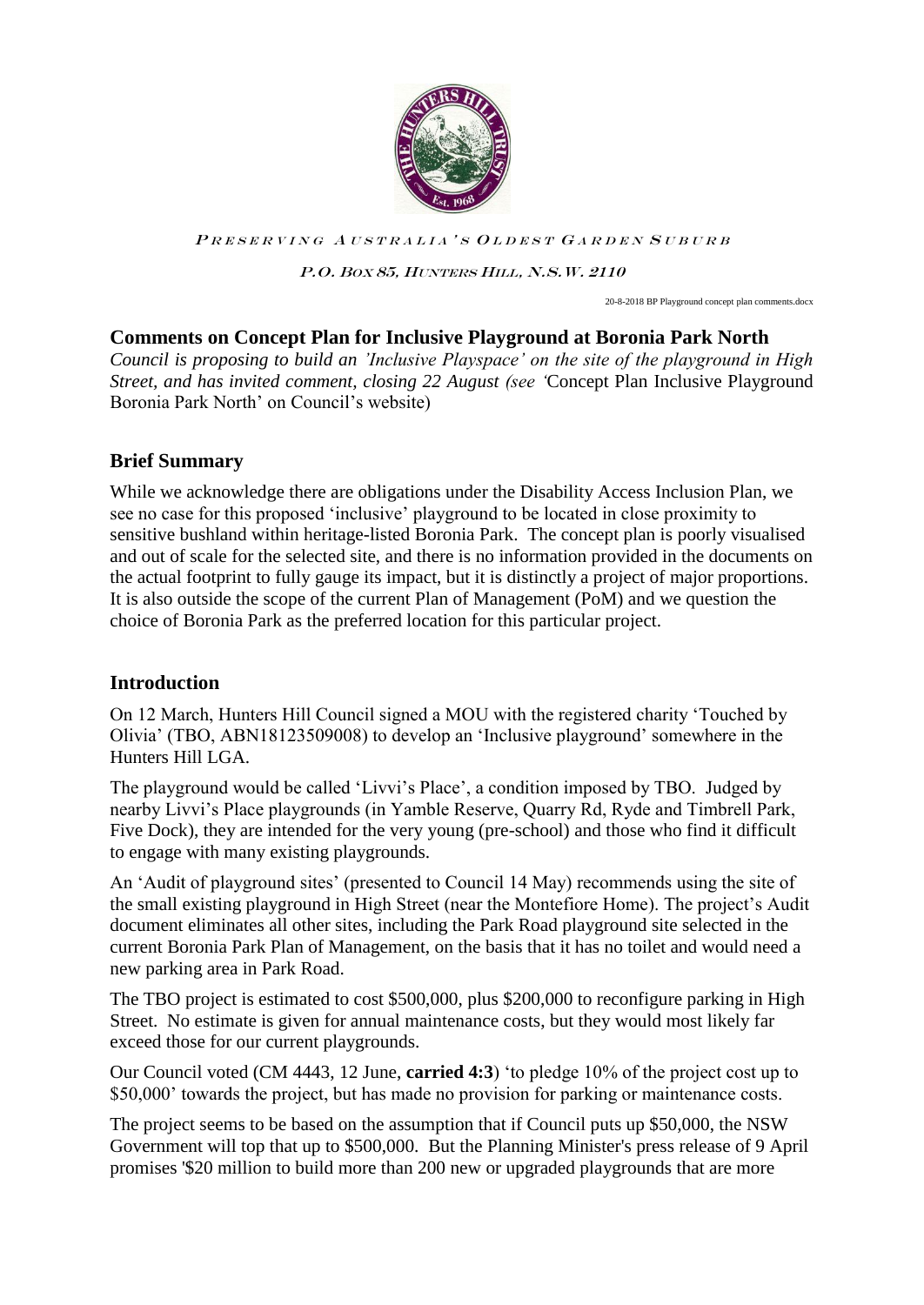inclusive and engaging'. \$20 million divided by 200 equals \$100,000 each, not \$500,000. Would the Minister really favour his own electorate to this extent?

## **From what we can judge of the proposal, we make the following comments:**

- The existing Junior playground in High Street is low-key and set close to bushland amongst trees while having no detrimental impact on the adjoining natural areas, and providing very adequately for a variety of visitors' needs.
- The development of a concept plan in the apparent absence of a site environmental assessment is poor practice for a development of this apparent scale.
- Such a redevelopment is not identified in the PoM, which proposes only an upgrade of existing facilities (already done) in this location and new facilities for older children along Park Road.
- The reasons given for using the site of the current High Street playground do not stand scrutiny: the new toilet block is too small for the anticipated playground, the existing playground serves a useful purpose, and is not 'in need of an upgrade' - a bit of standard maintenance would do.
- The replacement playground in its proposed form is intrusive and unacceptable, as it will impinge on the E2 zone and the nearby expanding Bushcare site.
- Its location may also necessitate a Fire Plan, possibly identifying an Asset Protection Zone, impacting on the E2 zoning and surrounds.
- The proponent will presumably require earthworks in order to implement the scale of the structures and playground surfaces proposed (size suggested to be 100m x 40m); this is opposed due to the inevitable impact on high conservation value communities.
- There are alternative sites such as at the corner of Park & High Streets for a small 'inclusive' playground (another toilet could be positioned there if considered necessary).
- Parking is at a premium already along this stretch of High St due to Montefiore Aged Care and it will never be adequate for the numbers of visitors that would be attracted to a playground of such extravagant dimensions (no doubt it will receive extensive promotion); a Traffic study would be required.
- Council has committed ratepayers to contributing 10% of the proposed cost, up to \$50,000, at a time when the budget is stretched and there are higher priorities in the PoM, e.g. Council provides only \$5,000 annually from core funding for much needed bush regeneration in Boronia Park.
- Ongoing maintenance costs will be considerable with an investment of this magnitude; and security lighting would be required to prevent vandalism.
- The new playground will be fenced to meet the requirements of 'inclusivity'.
- The dog management policy, long overdue for Boronia Park, will need to be developed prior to any further public pressure on this area and the need to protect children of all ages and capacities (in addition to its recent designation as a Wildlife Protection Area). It is clearly a popular access point for dog walkers, with dogs largely roaming off the leash.

# **Conclusion**

Overall, the Trust is opposed to a facility of such dimensions and form in this location adjoining important bushland. It is structurally out of character with this natural setting and will impose unreasonable costs and responsibilities on Council and the local community in terms of upkeep and management.